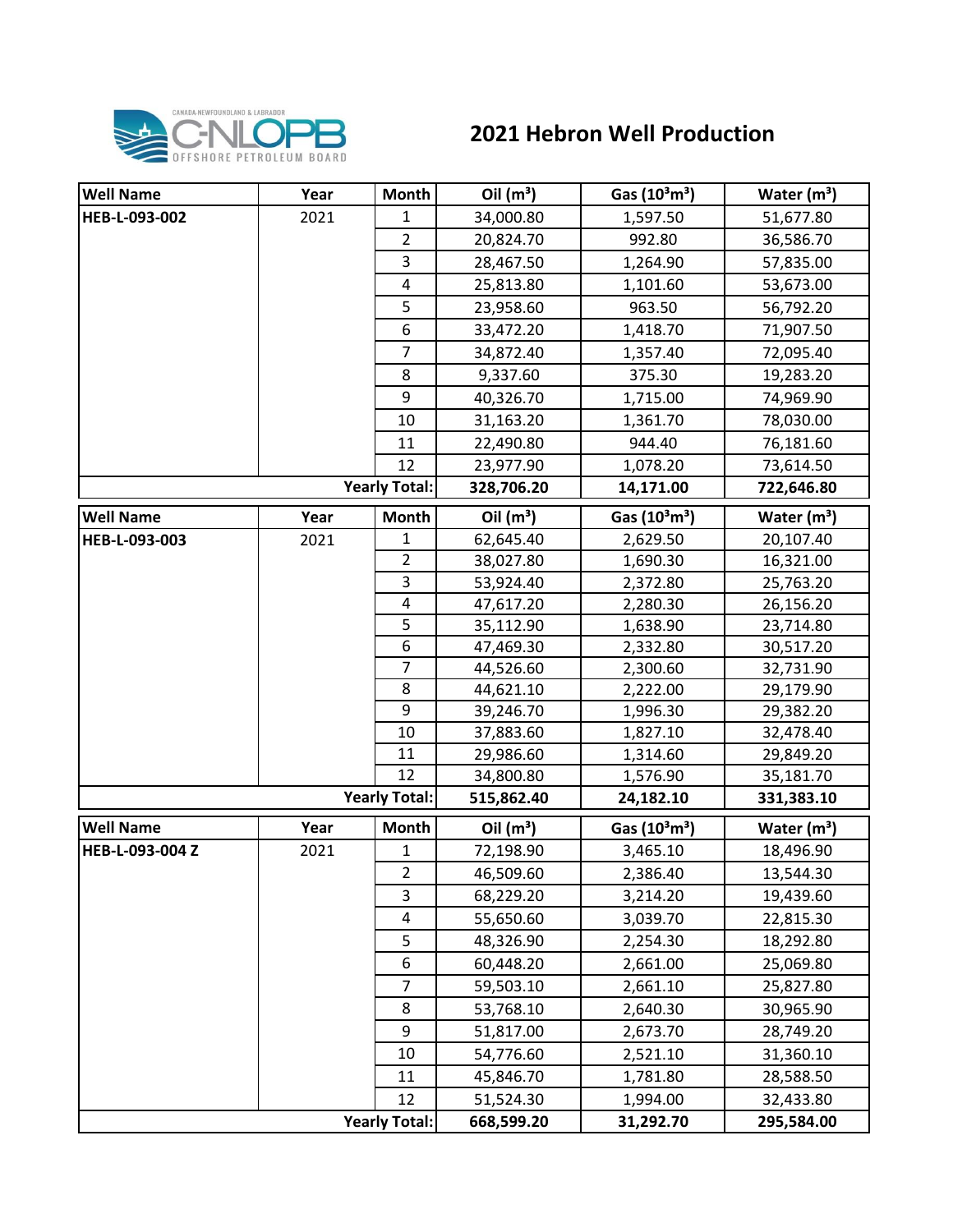| <b>Well Name</b>     | Year | <b>Month</b>   | Oil $(m^3)$ | Gas $(10^3 \text{m}^3)$ | Water $(m^3)$ |
|----------------------|------|----------------|-------------|-------------------------|---------------|
| <b>HEB-L-093-007</b> | 2021 | 1              | 38,146.80   | 4,128.10                | 65.10         |
|                      |      | $\overline{2}$ | 34,443.80   | 5,310.50                | 86.30         |
|                      |      | 3              | 30,706.00   | 4,908.20                | 86.60         |
|                      |      | 4              | 23,437.40   | 3,592.40                | 45.40         |
|                      |      | 5              | 24,849.00   | 3,228.40                | 89.60         |
|                      |      | 6              | 21,868.50   | 2,325.20                | 96.10         |
|                      |      | 7              | 21,473.40   | 1,815.00                | 92.50         |
|                      |      | 8              | 19,029.60   | 1,509.90                | 90.00         |
|                      |      | 9              | 20,021.20   | 1,648.70                | 97.00         |
|                      |      | 10             | 20,407.80   | 1,428.20                | 121.20        |
|                      |      | 11             | 18,146.00   | 1,045.00                | 82.70         |
|                      |      | 12             | 20,972.60   | 1,197.80                | 113.10        |
| <b>Yearly Total:</b> |      |                | 293,502.10  | 32,137.40               | 1,065.60      |

| <b>Well Name</b>     | Year | <b>Month</b>   | Oil $(m^3)$ | Gas $(10^3 \text{m}^3)$ | Water $(m^3)$ |
|----------------------|------|----------------|-------------|-------------------------|---------------|
| <b>HEB-L-093-009</b> | 2021 | 1              | 45,198.40   | 2,578.90                | 25.20         |
|                      |      | $\overline{2}$ | 37,731.20   | 1,941.30                | 73.40         |
|                      |      | 3              | 59,813.10   | 3,019.80                | 74.80         |
|                      |      | 4              | 52,451.00   | 3,076.80                | 74.70         |
|                      |      | 5              | 51,386.60   | 2,815.30                | 222.60        |
|                      |      | 6              | 57,818.60   | 2,965.60                | 163.20        |
|                      |      | $\overline{7}$ | 55,518.80   | 3,063.20                | 73.20         |
|                      |      | 8              | 56,317.00   | 3,565.60                | 160.50        |
|                      |      | 9              | 53,336.40   | 3,883.50                | 222.20        |
|                      |      | 10             | 57,215.60   | 3,831.20                | 124.50        |
|                      |      | 11             | 52,322.90   | 3,282.10                | 192.20        |
|                      |      | 12             | 52,417.70   | 3,596.50                | 84.90         |
| <b>Yearly Total:</b> |      |                | 631,527.30  | 37,619.80               | 1,491.40      |

| <b>Well Name</b>     | Year | <b>Month</b>   | Oil $(m^3)$ | Gas $(10^3 \text{m}^3)$ | Water $(m^3)$ |
|----------------------|------|----------------|-------------|-------------------------|---------------|
| <b>HEB-L-093-010</b> | 2021 |                | 67,030.20   | 4,277.40                | 173.00        |
|                      |      | $\overline{2}$ | 48,728.50   | 4,110.30                | 218.60        |
|                      |      | 3              | 74,556.30   | 5,269.90                | 378.20        |
|                      |      | 4              | 65,824.60   | 4,922.40                | 182.20        |
|                      |      | 5              | 67,291.80   | 4,611.60                | 226.40        |
|                      |      | 6              | 64,051.70   | 3,496.90                | 357.10        |
|                      |      | $\overline{7}$ | 67,492.10   | 3,702.60                | 321.30        |
|                      |      | 8              | 69,159.80   | 4,081.70                | 571.90        |
|                      |      | 9              | 64,607.70   | 4,011.90                | 409.80        |
|                      |      | 10             | 72,137.50   | 4,157.70                | 426.30        |
|                      |      | 11             | 66,549.40   | 3,680.70                | 278.00        |
|                      |      | 12             | 68,227.40   | 3,999.70                | 301.70        |
| <b>Yearly Total:</b> |      |                | 795,657.00  | 50,322.80               | 3,844.50      |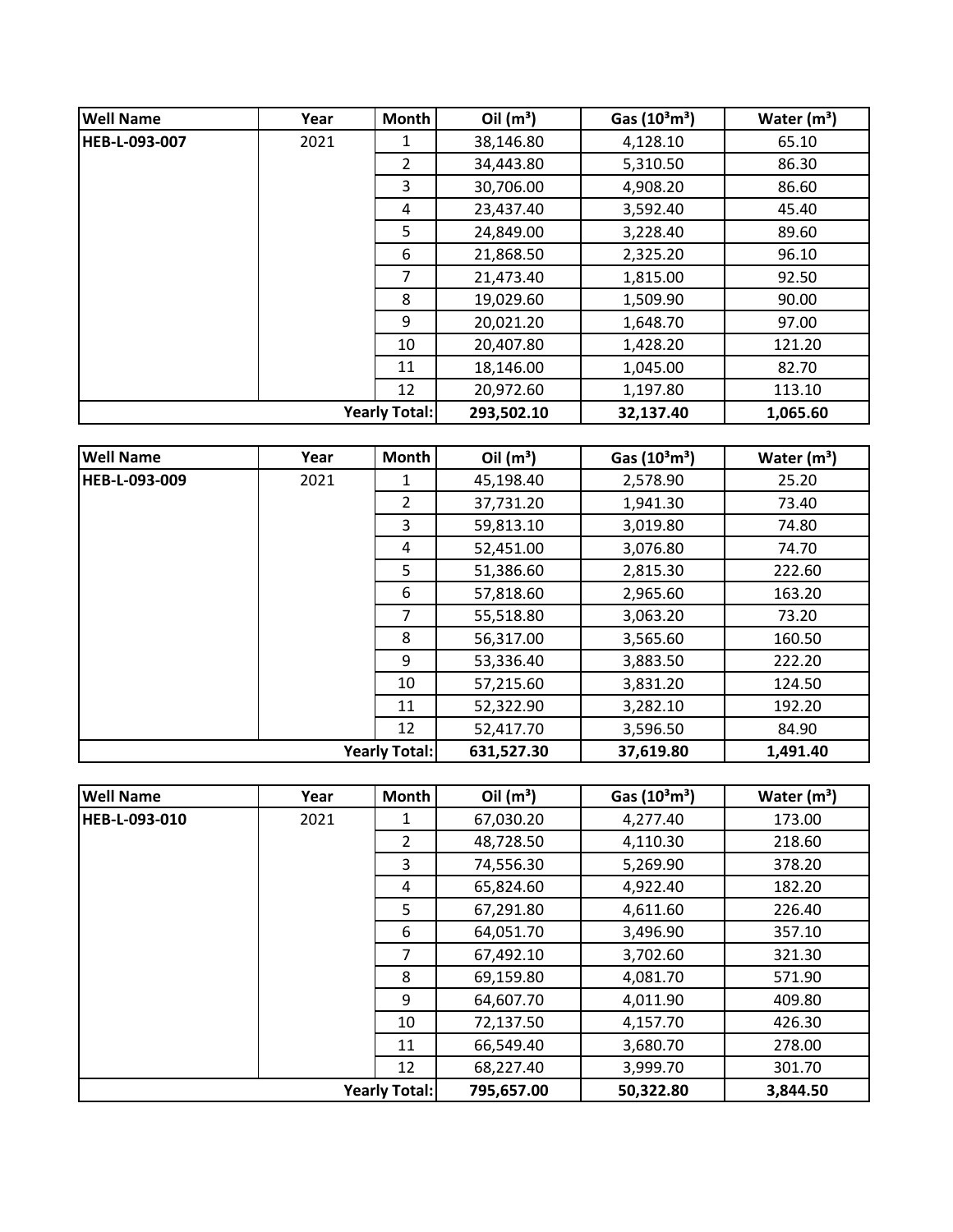| <b>Well Name</b> | Year                 | <b>Month</b>   | Oil $(m^3)$ | Gas $(10^3 \text{m}^3)$ | Water $(m^3)$ |
|------------------|----------------------|----------------|-------------|-------------------------|---------------|
| HEB-L-093-012    | 2021                 | 1              | 82,347.00   | 2,771.10                | 4,684.70      |
|                  |                      | $\overline{2}$ | 57,307.80   | 1,741.00                | 3,724.60      |
|                  |                      | 3              | 83,942.20   | 3,125.50                | 6,492.40      |
|                  |                      | 4              | 72,585.00   | 2,511.80                | 6,459.90      |
|                  |                      | 5.             | 65,584.80   | 2,174.30                | 7,783.80      |
|                  |                      | 6              | 73,262.80   | 2,269.40                | 10,350.00     |
|                  |                      | 7              | 72,345.60   | 2,378.90                | 13,770.20     |
|                  |                      | 8              | 69,544.70   | 2,295.50                | 14,013.70     |
|                  |                      | 9              | 61,652.90   | 2,043.80                | 15,769.50     |
|                  |                      | 10             | 62,671.90   | 1,759.20                | 21,126.80     |
|                  |                      | 11             | 57,365.30   | 1,266.20                | 12,037.10     |
|                  |                      | 12             | 54,313.20   | 1,261.40                | 24,301.70     |
|                  | <b>Yearly Total:</b> |                | 812,923.20  | 25,598.10               | 140,514.40    |

| <b>Well Name</b> | Year | <b>Month</b>         | Oil $(m^3)$ | Gas $(10^3 \text{m}^3)$ | Water $(m^3)$ |
|------------------|------|----------------------|-------------|-------------------------|---------------|
| HEB-L-093-013    | 2021 | 1                    | 43,389.60   | 4,727.80                | 753.60        |
|                  |      | $\overline{2}$       | 33,953.80   | 3,926.50                | 763.50        |
|                  |      | 3                    | 42,436.40   | 4,924.50                | 1,253.80      |
|                  |      | 4                    | 35,651.10   | 4,414.70                | 1,243.80      |
|                  |      | 5                    | 32,381.30   | 3,934.70                | 1,281.00      |
|                  |      | 6                    | 36,672.40   | 4,266.20                | 1,753.00      |
|                  |      | 7                    | 34,922.00   | 3,715.70                | 1,808.70      |
|                  |      | 8                    | 32,275.90   | 3,464.60                | 1,823.30      |
|                  |      | 9                    | 32,182.40   | 3,245.90                | 2,224.20      |
|                  |      | 10                   | 35,312.00   | 2,782.80                | 1,937.60      |
|                  |      | 11                   | 32,290.00   | 2,379.90                | 2,870.00      |
|                  |      | 12                   | 33,872.00   | 2,474.90                | 2,041.90      |
|                  |      | <b>Yearly Total:</b> | 425,338.90  | 44,258.20               | 19,754.40     |

| <b>Well Name</b>     | Year | Month          | Oil $(m^3)$ | Gas $(10^3 \text{m}^3)$ | Water $(m^3)$ |
|----------------------|------|----------------|-------------|-------------------------|---------------|
| <b>HEB-L-093-014</b> | 2021 |                | 80,433.20   | 3,548.50                | 11,125.90     |
|                      |      | $\overline{2}$ | 52,755.00   | 2,364.30                | 7,597.00      |
|                      |      | 3              | 76,551.80   | 3,248.30                | 11,746.00     |
|                      |      | 4              | 67,346.70   | 3,135.50                | 13,264.40     |
|                      |      | 5              | 61,710.70   | 2,490.70                | 12,725.60     |
|                      |      | 6              | 66,380.10   | 2,526.10                | 15,111.70     |
|                      |      | $\overline{7}$ | 64,741.90   | 2,716.00                | 19,148.50     |
|                      |      | 8              | 63,028.60   | 2,882.00                | 22,145.00     |
|                      |      | 9              | 56,625.40   | 2,676.00                | 21,709.40     |
|                      |      | 10             | 59,815.10   | 2,408.80                | 23,864.40     |
|                      |      | 11             | 46,318.90   | 1,757.10                | 22,039.60     |
|                      |      | 12             | 56,686.60   | 2,083.50                | 25,910.80     |
| <b>Yearly Total:</b> |      |                | 752,394.00  | 31,836.80               | 206,388.30    |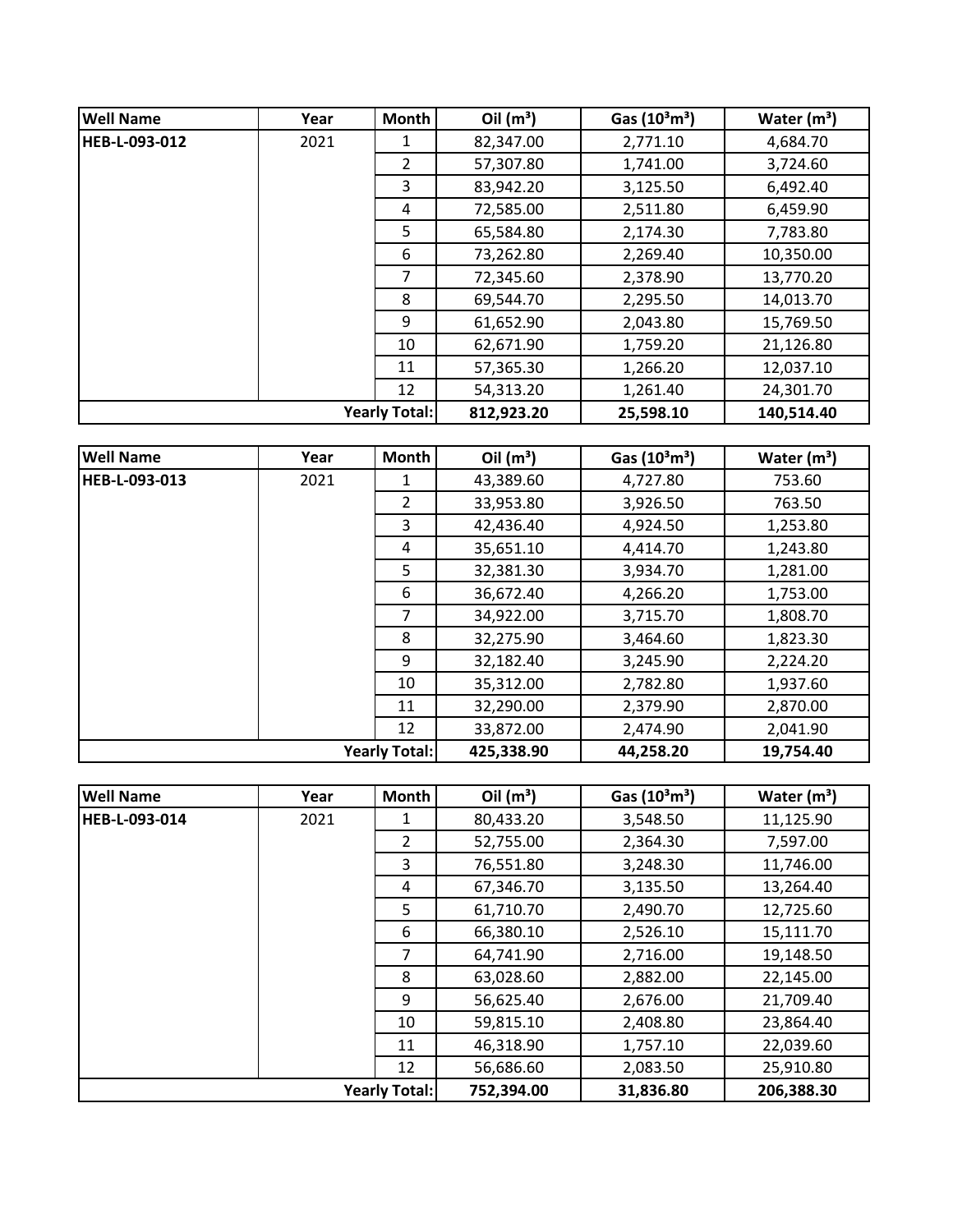| <b>Well Name</b>     | Year                 | <b>Month</b>   | Oil $(m^3)$ | Gas $(10^3 \text{m}^3)$ | Water $(m^3)$ |
|----------------------|----------------------|----------------|-------------|-------------------------|---------------|
| <b>HEB-L-093-015</b> | 2021                 | 1              | 42,679.30   | 2,678.20                | 90.60         |
|                      |                      | $\overline{2}$ | 28,876.70   | 2,072.30                | 99.20         |
|                      |                      | 3              | 47,791.20   | 3,552.20                | 154.20        |
|                      |                      | 4              | 39,642.70   | 3,436.20                | 466.10        |
|                      |                      | 5              | 33,214.10   | 2,691.30                | 369.90        |
|                      |                      | 6              | 41,186.20   | 3,015.20                | 309.10        |
|                      |                      | 7              | 40,235.10   | 3,158.00                | 146.70        |
|                      |                      | 8              | 36,691.70   | 3,217.00                | 791.50        |
|                      |                      | 9              | 33,852.70   | 2,905.00                | 169.50        |
|                      |                      | 10             | 36,765.20   | 2,597.10                | 235.90        |
|                      |                      | 11             | 34,575.30   | 2,278.80                | 384.30        |
|                      |                      | 12             | 34,464.60   | 2,615.40                | 179.30        |
|                      | <b>Yearly Total:</b> |                | 449,974.80  | 34,216.70               | 3,396.30      |

| <b>Well Name</b>     | Year | <b>Month</b>   | Oil $(m^3)$ | Gas $(10^3 \text{m}^3)$ | Water $(m^3)$ |
|----------------------|------|----------------|-------------|-------------------------|---------------|
| <b>HEB-L-093-017</b> | 2021 | 1              | 38,281.60   | 4,148.40                | 324.90        |
|                      |      | $\overline{2}$ | 23,937.20   | 2,764.70                | 206.80        |
|                      |      | 3              | 31,071.60   | 3,224.90                | 532.50        |
|                      |      | 4              | 24,373.90   | 3,235.50                | 337.40        |
|                      |      | 5              | 22,934.30   | 3,104.10                | 353.60        |
|                      |      | 6              | 25,315.70   | 3,273.70                | 350.20        |
|                      |      | 7              | 24,094.60   | 2,801.10                | 272.10        |
|                      |      | 8              | 23,811.10   | 2,514.40                | 291.10        |
|                      |      | 9              | 18,920.90   | 1,802.10                | 734.90        |
|                      |      | 10             | 22,457.70   | 1,712.80                | 460.70        |
|                      |      | 11             | 22,498.80   | 1,505.60                | 216.80        |
|                      |      | 12             | 23,241.70   | 1,564.60                | 225.40        |
| <b>Yearly Total:</b> |      |                | 300,939.10  | 31,651.90               | 4,306.40      |

| <b>Well Name</b>     | Year | <b>Month</b>   | Oil $(m^3)$ | Gas $(10^3 \text{m}^3)$ | Water $(m^3)$ |
|----------------------|------|----------------|-------------|-------------------------|---------------|
| <b>HEB-L-093-018</b> | 2021 | 1              | 54,321.10   | 5,678.00                | 210.10        |
|                      |      | $\overline{2}$ | 48,937.80   | 5,810.10                | 388.50        |
|                      |      | 3              | 50,115.00   | 5,268.00                | 1,080.40      |
|                      |      | 4              | 40,904.00   | 3,607.60                | 1,563.20      |
|                      |      | 5              | 46,132.10   | 3,832.50                | 1,870.30      |
|                      |      | 6              | 45,281.10   | 3,306.10                | 2,230.40      |
|                      |      | 7              | 44,060.20   | 3,253.20                | 3,057.30      |
|                      |      | 8              | 43,440.30   | 3,200.40                | 3,094.10      |
|                      |      | 9              | 40,229.80   | 3,008.60                | 2,288.30      |
|                      |      | 10             | 42,747.00   | 2,642.10                | 3,489.10      |
|                      |      | 11             | 39,001.70   | 2,173.30                | 3,528.50      |
|                      |      | 12             | 38,500.00   | 2,334.90                | 4,082.80      |
| <b>Yearly Total:</b> |      |                | 533,670.10  | 44,114.80               | 26,883.00     |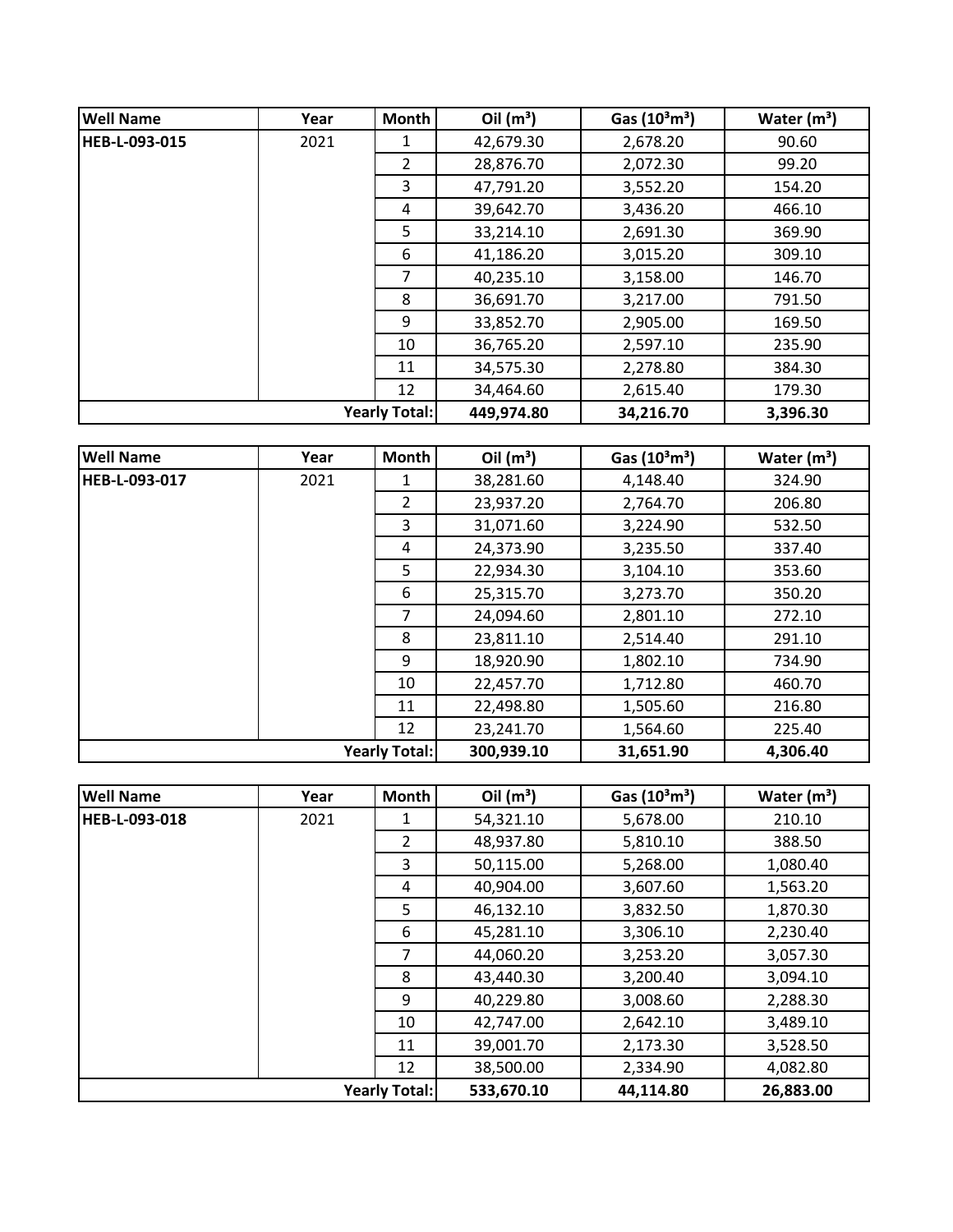| <b>Well Name</b>     | Year                 | <b>Month</b>   | Oil $(m^3)$ | Gas $(10^3 \text{m}^3)$ | Water $(m^3)$ |
|----------------------|----------------------|----------------|-------------|-------------------------|---------------|
| <b>HEB-L-093-019</b> | 2021                 | 1              | 29,884.20   | 2,161.30                | 487.40        |
|                      |                      | $\overline{2}$ | 20,374.80   | 1,451.40                | 400.80        |
|                      |                      | 3              | 31,249.60   | 2,127.50                | 566.40        |
|                      |                      | 4              | 28,477.30   | 2,162.30                | 512.80        |
|                      |                      | 5              | 28,900.50   | 2,028.00                | 556.60        |
|                      |                      | 6              | 26,889.10   | 1,572.60                | 507.60        |
|                      |                      | 7              | 29,745.10   | 1,923.50                | 385.20        |
|                      |                      | 8              | 30,260.50   | 2,488.00                | 639.00        |
|                      |                      | 9              | 27,667.60   | 2,603.20                | 564.60        |
|                      |                      | 10             | 32,091.50   | 2,993.40                | 502.10        |
|                      |                      | 11             | 29,834.10   | 3,008.20                | 497.60        |
|                      |                      | 12             | 29,867.20   | 4,044.20                | 700.10        |
|                      | <b>Yearly Total:</b> |                | 345,241.50  | 28,563.60               | 6,320.20      |

| <b>Well Name</b>     | Year | Month          | Oil $(m^3)$ | Gas $(10^3 \text{m}^3)$ | Water $(m^3)$ |
|----------------------|------|----------------|-------------|-------------------------|---------------|
| HEB-L-093-020        | 2021 | 1              | 16,083.00   | 1,294.00                | 59.50         |
|                      |      | $\overline{2}$ | 10,336.40   | 849.20                  | 53.00         |
|                      |      | 3              | 15,082.60   | 1,163.40                | 61.00         |
|                      |      | 4              | 12,709.80   | 1,212.50                | 47.20         |
|                      |      | 5              | 13,125.80   | 1,273.20                | 55.40         |
|                      |      | 6              | 13,346.10   | 1,200.20                | 63.70         |
|                      |      | $\overline{7}$ | 12,723.90   | 1,314.90                | 75.80         |
|                      |      | 8              | 12,432.60   | 1,401.30                | 106.40        |
|                      |      | 9              | 11,076.80   | 1,343.40                | 188.00        |
|                      |      | 10             | 11,890.60   | 1,198.80                | 117.10        |
|                      |      | 11             | 11,331.10   | 944.30                  | 54.30         |
|                      |      | 12             | 11,173.30   | 1,030.70                | 52.10         |
| <b>Yearly Total:</b> |      |                | 151,312.00  | 14,225.90               | 933.50        |

| <b>Well Name</b>     | Year | <b>Month</b>   | Oil $(m^3)$ | Gas $(10^3 \text{m}^3)$ | Water $(m^3)$ |
|----------------------|------|----------------|-------------|-------------------------|---------------|
| <b>HEB-L-093-022</b> | 2021 | 1              | 0.00        | 0.00                    | 0.00          |
|                      |      | $\overline{2}$ | 0.00        | 0.00                    | 0.00          |
|                      |      | 3              | 0.00        | 0.00                    | 0.00          |
|                      |      | 4              | 602.40      | 189.10                  | 2.00          |
|                      |      | 5              | 28,350.90   | 9,442.20                | 18.40         |
|                      |      | 6              | 62,718.70   | 19,993.30               | 35.30         |
|                      |      | 7              | 59,403.20   | 20,553.50               | 51.70         |
|                      |      | 8              | 24,361.40   | 7,602.60                | 24.90         |
|                      |      | 9              | 2,429.20    | 747.00                  | 2.30          |
|                      |      | 10             | 9,411.30    | 2,544.80                | 8.50          |
|                      |      | 11             | 14,609.40   | 4,698.60                | 13.70         |
|                      |      | 12             | 2,299.00    | 456.80                  | 3.8.          |
| <b>Yearly Total:</b> |      |                | 204,185.50  | 66,227.90               | 156.80        |